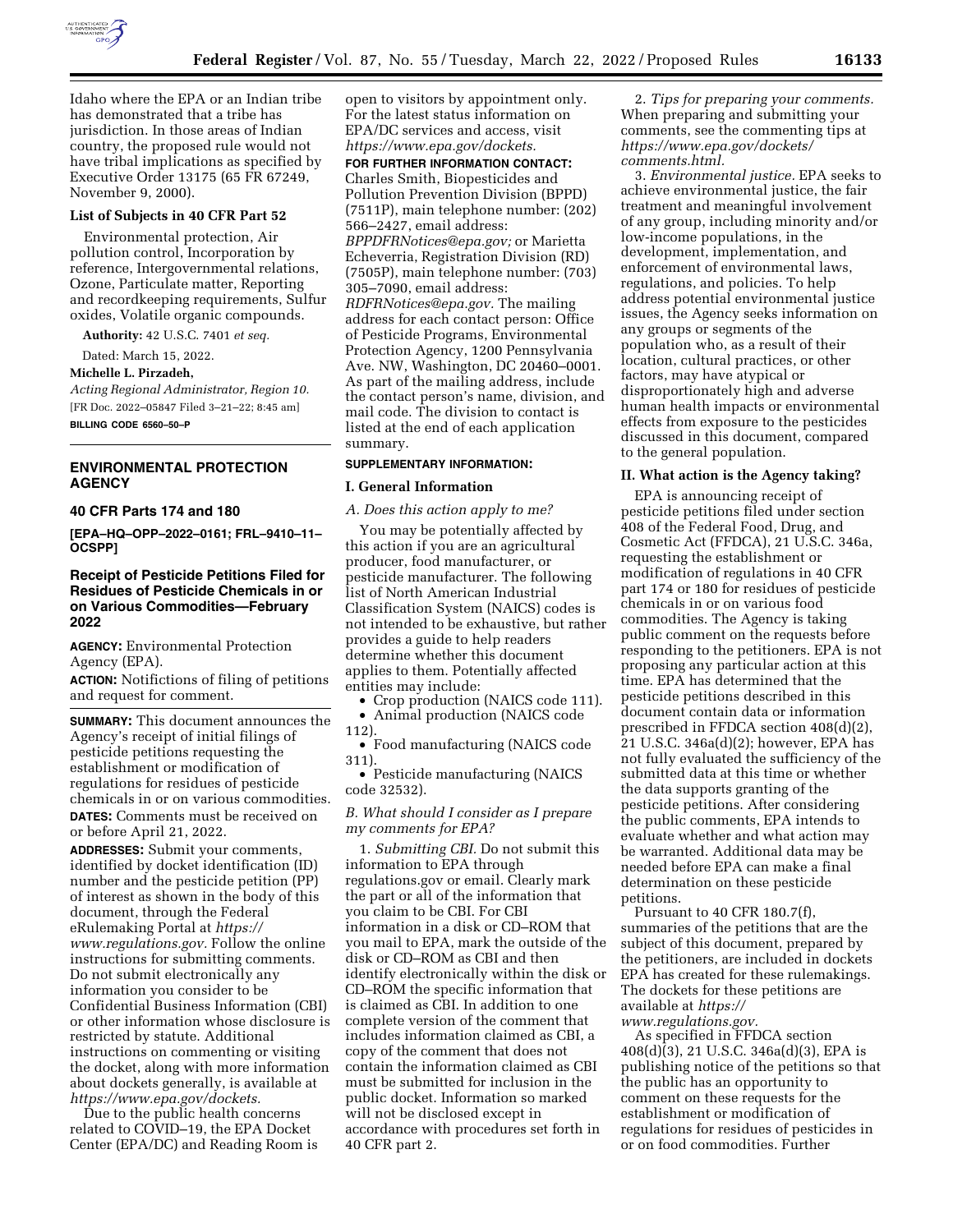information on the petitions may be obtained through the petition summaries referenced in this unit.

# *A. Amended Tolerance Exemptions for Inerts (Except PIPS)*

*PP IN–11661.* (EPA–HQ–OPP–2022– 0189). The United States Department of Agriculture, Animal and Plant Health Inspection Service (4700 River Road, Unit 149, Riverdale, MD 20737), requests to amend 40 CFR part 180.930 to add iron oxide  $(Fe<sub>3</sub>O<sub>4</sub>)$  (CAS No. 1317–61–9) as an inert ingredient (colorant) in pesticide formulations at no more than 2,000 parts per million (ppm) (0.2% by weight) in the final formulation when applied to animals. No analytical method is needed because it is not required for an exemption from the requirement of a tolerance. *Contact:*  RD.

# *B. Amended Tolerances for Non-Inerts*

1. *PP 1F8929.* (EPA–HQ–OPP–2021– 0555). Gowan Company, LLC 370 S Main St., Yuma, AZ 85366, requests to amend the tolerance(s) in 40 CFR 180.416 for residues of the herbicide ethalfluralin in or on 3–07A. Onion, bulb subgroup at 0.01 ppm. The capillary gas chromatography with mass selective detection (GC/MSD) is used to measure and evaluate the chemical ethalfluralin. *Contact:* RD.

2. *PP 1F8940.* (EPA–HQ–OPP–2021– 0787). SePRO Corporation, 11550 North Meridian Street, Suite 600, Carmel, IN 46032, requests to amend the tolerances in 40 CFR 180.420(d) by removing the existing tolerances for indirect or inadvertent residues of the herbicide fluridone, including its metabolites and degradates, in or on berry, group 13; fruit, citrus, group 10; fruit, pome, group 11; hop, dried cones; and nut, tree, group 14 at 0.1 ppm and animal feed, nongrass, group 18 and grass, forage at 0.15 ppm. *Contact:* RD.

# *C. New Tolerance Exemptions for Inerts (Except PIPS)*

1. *PP IN–11599.* (EPA–HQ–OPP– 2021–0645). Valent BioSciences LLC (1910 Innovation Way, Suite 100, Libertyville, Il. 60048) requests to establish an exemption from the requirement of a tolerance for residues of arbuscular mychorrhizae (*funnelformis mosseae, rhizophagus irregularis, rhizophagus etunicatum, claroideoglomus clarus, claroideoglomus luteum, claroideoglomus claroideum, septoglomus deserticola, gigaspora margarita, paraglomus brasiliensis*) for use as an inert ingredient (biostimulant) in pesticide formulations applied to growing crops pre-harvest under 40 CFR 180.920. The petitioner believes no analytical method is needed because it is not required for an exemption from the requirement of a tolerance. *Contact:*  RD.

2. *PP IN–11669.* (EPA–HQ–OPP– 2022–0188). Spring Regulatory Sciences (6620 Cypresswood Dr., Suite 250, Spring, TX 77379), on behalf Nouryon Chemicals LLC USA (131 S Dearborn, Suite 1000, Chicago, IL 60603–5566), requests to establish an exemption from the requirement of a tolerance for cellulose, ethyl 2-hydroxyethyl ether (CAS Number: 9004–58–4), with a minimum number average molecular weight of 165,000 daltons, when used as a pesticide inert ingredient (thickener carrier) in pesticide formulations under 40 CFR 180.960. The petitioner believes no analytical method is needed because it is not required for an exemption from the requirement of a tolerance. *Contact:*  RD

# *D. New Tolerance Exemptions for Non-Inerts (Except PIPS)*

*PP IF8923.* (EPA–HQ–OPP–2021 –0781). Vestaron Corporation 600 Park Offices, Suite 117, Research Triangle, NC 27709, requests to establish an exemption from the requirement of a tolerance in 40 CFR part 180 for residues of the insecticide U1–AGTX– Ta1b–QA in or on all food commodities. The petitioner believes no analytical method is needed because an exemption from tolerance without numerical limitations is requested and analytical methods that are normally utilized for detection of compounds in crop plants are incapable of quantifying the negligible levels of U1–AGTX–Ta1b–QA that are predicted to be present in raw or processed agricultural commodities. *Contact:* BPPD.

# *E. New Tolerance Exemptions for PIPS*

*PP 1E8948.* (EPA–HQ–OPP–2022– 0205). State University of New York (SUNY) College of Environmental Science and Forestry, 1 Forestry Dr., Syracuse, NY 13210, requests to establish an exemption from the requirement of a tolerance in 40 CFR part 174 for residues of the plantincorporated protectant (PIP) oxalate oxidase enzyme and the genetic material necessary for its production in or on American Chestnut (*Castanea* spp. and their hybrids). The petitioner believes no analytical method is needed because an analytical method for residues is not applicable as an exemption from the requirement of a tolerance is proposed. *Contact:* BPPD.

# *F. New Tolerances for Non-Inerts*

1. *PP 1F8934.* (EPA–HQ–OPP–2021– 0641). Syngenta Crop Protection, LLC, 410 Swing Road, P.O. Box 18300, Greensboro, NC 27419–8300, requests to establish a tolerance in 40 CFR part 180 for residues of the insecticide isocycloseram in or on almond, hulls at 6 ppm; almond, oil at 1 ppm; almond, roasted at 0.5 ppm; apple, wet pomace at 1 ppm; barley, grain at 0.01 ppm; barley, hay at 0.01 ppm; barley, straw at 0.01 ppm; buckwheat, grain at 0.01 ppm; buckwheat, forage at 0.01 ppm; buckwheat, hay at 0.01 ppm; buckwheat, straw at 0.01 ppm; corn, field, grain at 0.01 ppm; corn, field, forage at 2 ppm; corn, field, stover at 1.5 ppm; corn, pop, grain at 0.01 ppm; corn, pop, stover at 1.5 ppm; cotton, gin byproducts at 10 ppm; cottonseed, subgroup 20C at 0.5 ppm; fruit, citrus, group 10–10 at 0.4 ppm; fruit, pome, group 11–10 at 0.4 ppm; fruit, stone, group 12–12 at 1 ppm; grain, cereal, forage, fodder and straw, group 16 at 0.01 ppm; nut, tree, group 14–12 at 0.15 ppm; oat, grain at 0.01 ppm; oat, forage at 0.01 ppm; oat, hay at 0.01 ppm; oat, straw at 0.01 ppm; onion, bulb, subgroup 3–07A at 0.01 ppm; onion, green, subgroup 3–07B at 0.9 ppm; orange, citrus oil at 190 ppm; orange, dried pulp at 9 ppm; orange, peel at 5 ppm; orange, wet pulp at 3 ppm; peas and bean, dried shelled, except soybean, subgroup 6C at 0.01 ppm; peanut, nutmeat at 0.01 ppm; pearl millet, grain at 0.01 ppm; pearl millet, forage at 0.01 ppm; pearl millet, hay at 0.01 ppm; pearl millet, straw at 0.01 ppm; peas, hay at 0.01 ppm; peas, vine at 0.01 ppm; plum, prunes at 4 ppm; proso millet, grain at 0.01 ppm; proso millet, forage at 0.01 ppm; proso millet, hay at 0.01 ppm; proso millet, straw at 0.01 ppm; rapeseed, subgroup 20A at 0.01 ppm; rye, grain at 0.01 ppm; rye, forage at 0.01 ppm; rye, hay at 0.01 ppm; rye, straw at 0.01 ppm; soybean, seed at 0.15 ppm; soybean, hulls at 0.5 ppm; teosinte, grain at 0.01 ppm; teosinte, forage at 0.01 ppm; teosinte, hay at 0.01 ppm; teosinte, straw at 0.01 ppm; tomato, dried pomace at 35 ppm; tomato, sun-dried at 3 ppm; tomato, wet pomace at 10 ppm; triticale, grain at 0.01 ppm; triticale, forage at 0.01 ppm; triticale, straw at 0.01 ppm; vegetables, *brassica,* head and stem, group 5–16 at 4 ppm; vegetables, cucurbit, group 9 at 0.1 ppm; vegetables, fruiting, subgroup 8–10A at 0.5 ppm; vegetables, fruiting, subgroup 8–10B at 0.6 ppm; vegetables, leafy, group 4–16 at 9 ppm; vegetables, tuberous and corm, subgroup 1C at 0.01 ppm; wheat, grain at 0.01 ppm; wheat, forage at 0.01 ppm; wheat, hay at 0.01